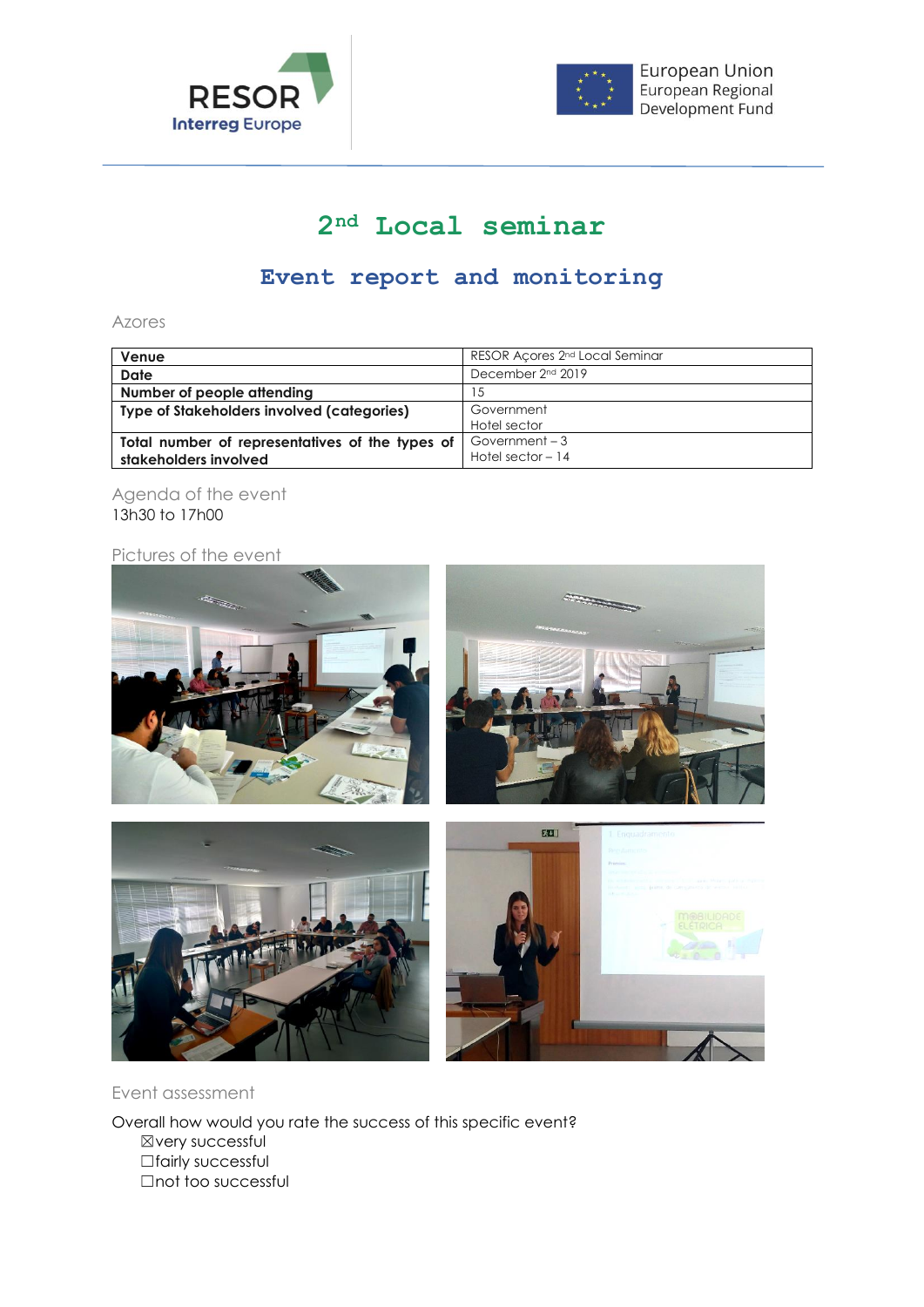



☐not successful at all

Please briefly describe the event including:

- Main experiences, viewpoints and suggestions of stakeholders on existing regional measures, projects, initiatives on energy efficiency and use of renewable energy, their effectiveness and impact.
- Main specific needs and constraints identified by stakeholders for the promotion of energy efficiency and use of renewables in companies in the region.
- Best practices / examples proposed directly by stakeholders, if any.
- Views / suggestions on the measures / policies / good practices identified in other regions.
- Specific relevant comments made by representatives of the different types of stakeholders involved on the regional analysis.
- Facilitation techniques used, if applicable (ex: brainstorming, role playing, storytelling, etc)

The second seminar of the RESOR project focused on the tourism sector, especially hotel units given the growing economic importance of this sector in the archipelago and the construction of new units that should entail important high energy efficiency and renewable production characteristics in order to avoid carbon locking for the next few decades.

The event took place in the largest island in terms of population and size, São Miguel, with internet broadcast. Hotels were contacted about four weeks in advance followed by phone confirmation, which resulted in a very good attendance of fourteen people from the sector, representing the major hotel groups, for a total of ten units, representing approximately 2000 beds.

The event was scheduled together with a seminar on "Energy efficiency in the hotel sector" that lasted for approximately four hours, focusing on the different systems installed in hotels that consume energy and the effective solutions to curb consumption and increase the share of renewables. The best practices from RESOR proved very useful in the presentation and ensuing discussion.

In general, attendees were pleased with the presentation, referring that similar events should be repeated. Regarding the scope of RESOR, the attendees referred the technical challenges of finding the right personnel in the Azores, especially given its small-scale and archipelagic nature. Lack of information was also of widespread consensus especially regarding the availability of funding mechanisms.

In order to reinforce participation, the Azorean Directorate for Energy also announced the installation of 10 charging stations for electric vehicles following a competition on the analysis of energy efficiency and renewable energy measures and a pledge to their implementation.

Please briefly describe main success and difficulties related to this specific event, if any. Please provide suggestions for similar or future events (including improvement you would like to apply already in the next local group events you will organize in the framework of RESOR), if any.